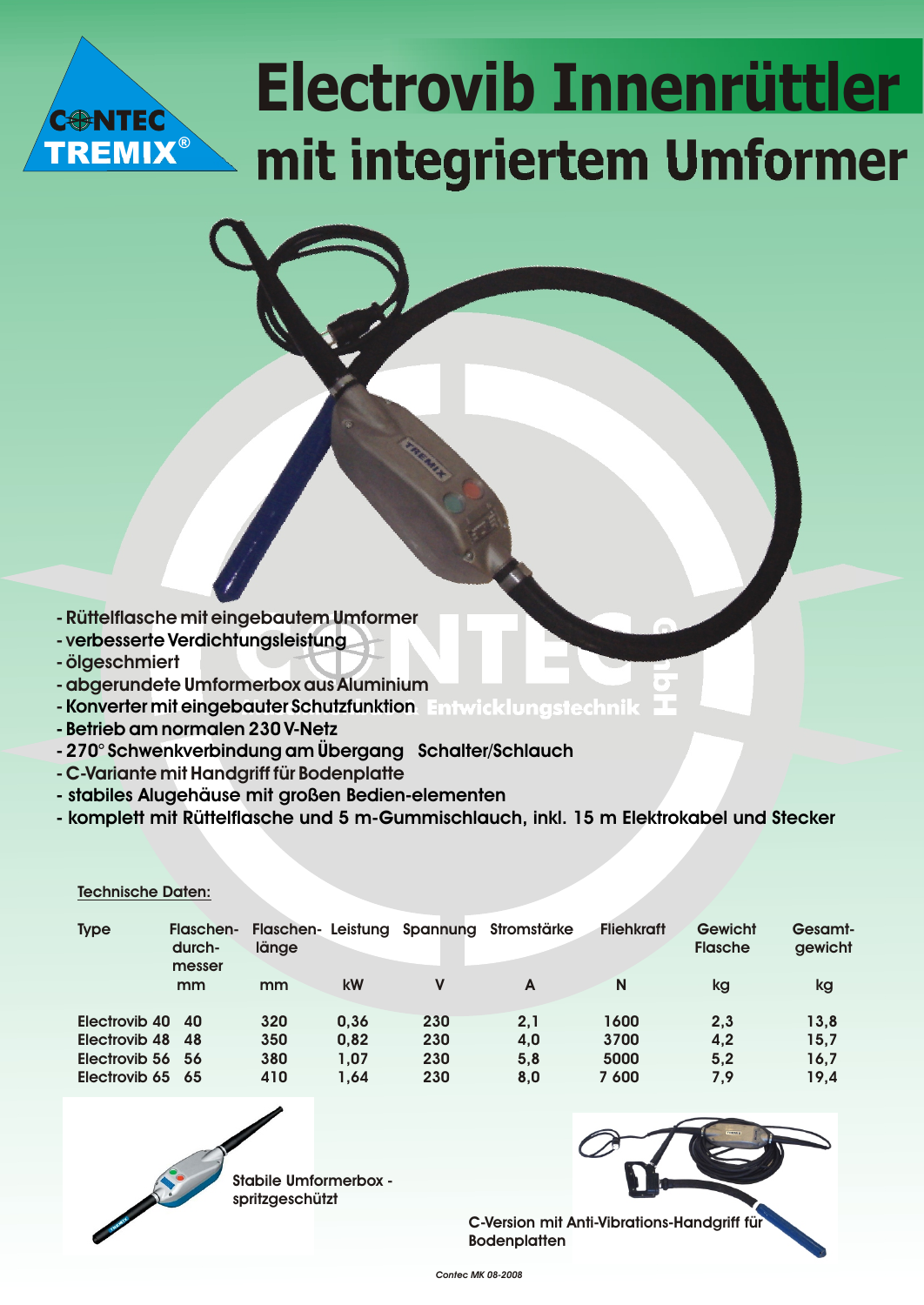*SPARE PARTS LIST*

## Tremix Poker **ELECTROVIB**



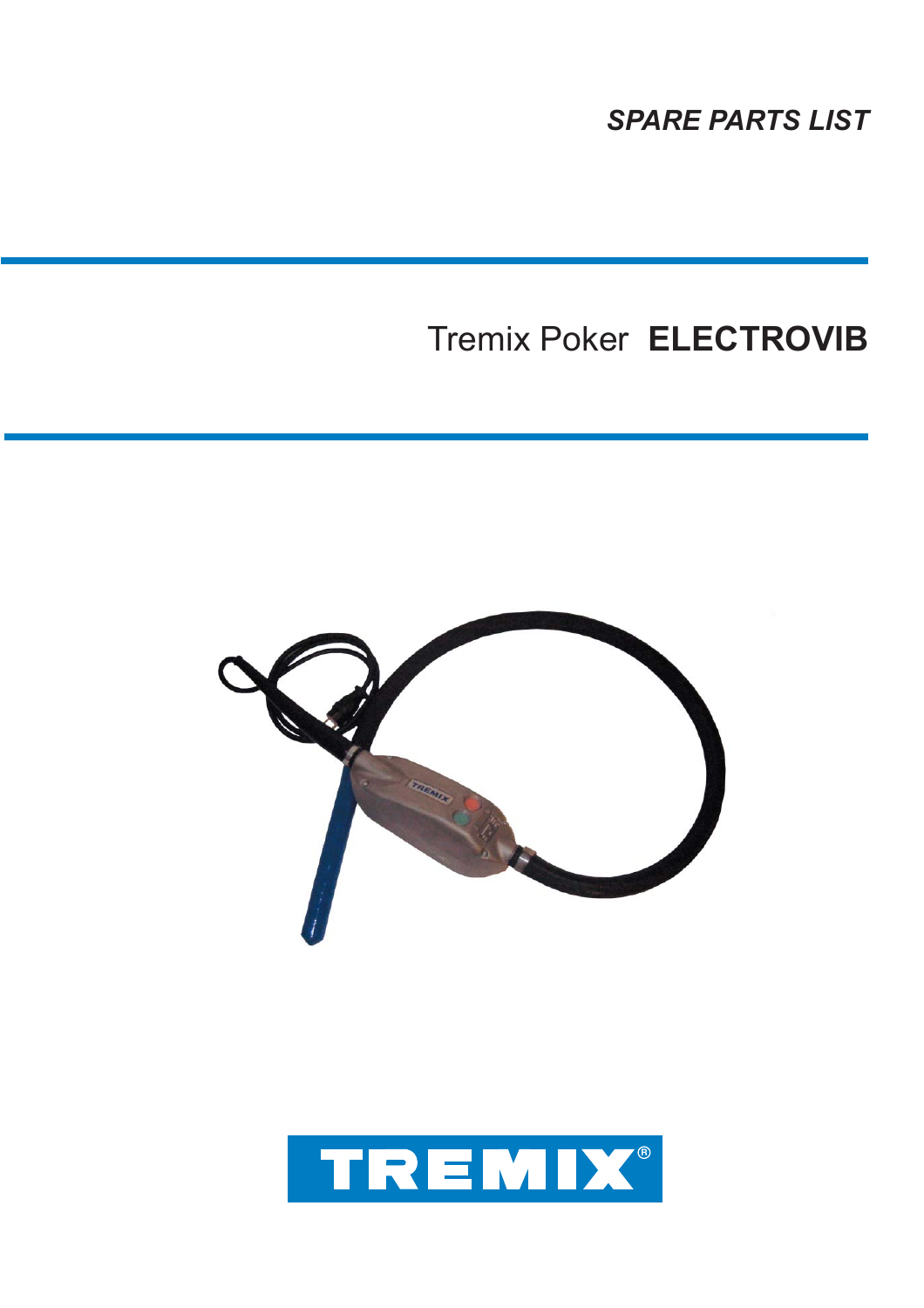| <b>SPARE PART LIST</b>                                                                                                                                                              |                                                                                                               |                                                                                                                                                                                                                                    |  |  |  |  |
|-------------------------------------------------------------------------------------------------------------------------------------------------------------------------------------|---------------------------------------------------------------------------------------------------------------|------------------------------------------------------------------------------------------------------------------------------------------------------------------------------------------------------------------------------------|--|--|--|--|
| Date 0508                                                                                                                                                                           |                                                                                                               | <b>TREMIX Poker Electrovib</b>                                                                                                                                                                                                     |  |  |  |  |
| <b>NO</b><br> Pos                                                                                                                                                                   |                                                                                                               | <b>DENOMINATION</b>                                                                                                                                                                                                                |  |  |  |  |
|                                                                                                                                                                                     |                                                                                                               |                                                                                                                                                                                                                                    |  |  |  |  |
|                                                                                                                                                                                     |                                                                                                               | <b>ELECTROVIB 40</b><br>P/N 367291                                                                                                                                                                                                 |  |  |  |  |
| 187227<br>1<br>$\mathfrak{2}$<br>366152<br>3<br>184354<br>4<br>137355<br>137396<br>4<br>5<br>186523<br>900061<br>6<br>7<br>101697                                                   | 1<br>5m<br>2<br>1<br>1<br>6 <sub>m</sub><br>6.5m<br>0,55m                                                     | Vibrating element<br>Hose*<br>Clamp<br>Electronical converter cpl (with cable and plug)<br>Electronical converter cpl (without cable and plug)<br>Wire $(3x)^*$<br>Ground wire*<br>Red hose*<br><b>ELECTROVIB 48</b><br>P/N 137292 |  |  |  |  |
| 187228<br>$\mathbf{1}$<br>$\mathfrak{2}$<br>366152<br>3<br>184354<br>4<br>137355<br>137396<br>4<br>5<br>186523<br>900061<br>6<br>$\overline{7}$<br>101697                           | 1<br>5m<br>$\mathfrak{2}$<br>1<br>1<br>6 <sub>m</sub><br>6.5m<br>0,55m                                        | Vibrating element<br>Hose*<br>Clamp<br>Electronical converter cpl (with cable and plug)<br>Electronical converter cpl (without cable and plug)<br>Wire $(3x)^*$<br>Ground wire*<br>Red hose*<br><b>ELECTROVIB 56</b>               |  |  |  |  |
| 187229<br>$\mathbf{1}$<br>$\mathfrak{2}$<br>366152<br>3<br>184354<br>$\overline{4}$<br>137355<br>4<br>137396<br>5<br>186523<br>900061<br>6<br>$\tau$<br>101697                      | 1<br>5m<br>$\overline{2}$<br>$\mathbf 1$<br>1<br>6 <sub>m</sub><br>6.5m<br>0,55m                              | P/N 137294<br>Vibrating element<br>Hose*<br>Clamp<br>Electronical converter cpl (with cable and plug)<br>Electronical converter cpl (without cable and plug)<br>Wire $(3x)*$<br>Ground wire*<br>Red hose*<br><b>ELECTROVIB 65</b>  |  |  |  |  |
| 187473<br>$\mathbf{1}$<br>$\mathfrak{2}$<br>366152<br>$\mathfrak{Z}$<br>184354<br>137355<br>$\overline{4}$<br>137396<br>$\overline{4}$<br>5<br>186523<br>900061<br>6<br>7<br>101697 | 1<br>5m<br>$\overline{2}$<br>1<br>1<br>6 <sub>m</sub><br>6.5m<br>0,55m<br>* The P/N corresponds to 1m length. | P/N 137295<br>Vibrating element<br>Hose*<br>Clamp<br>Electronical converter cpl (with cable and plug)<br>Electronical converter cpl (without cable and plug)<br>Wire $(3x)*$<br>Ground wire*<br>Red hose*                          |  |  |  |  |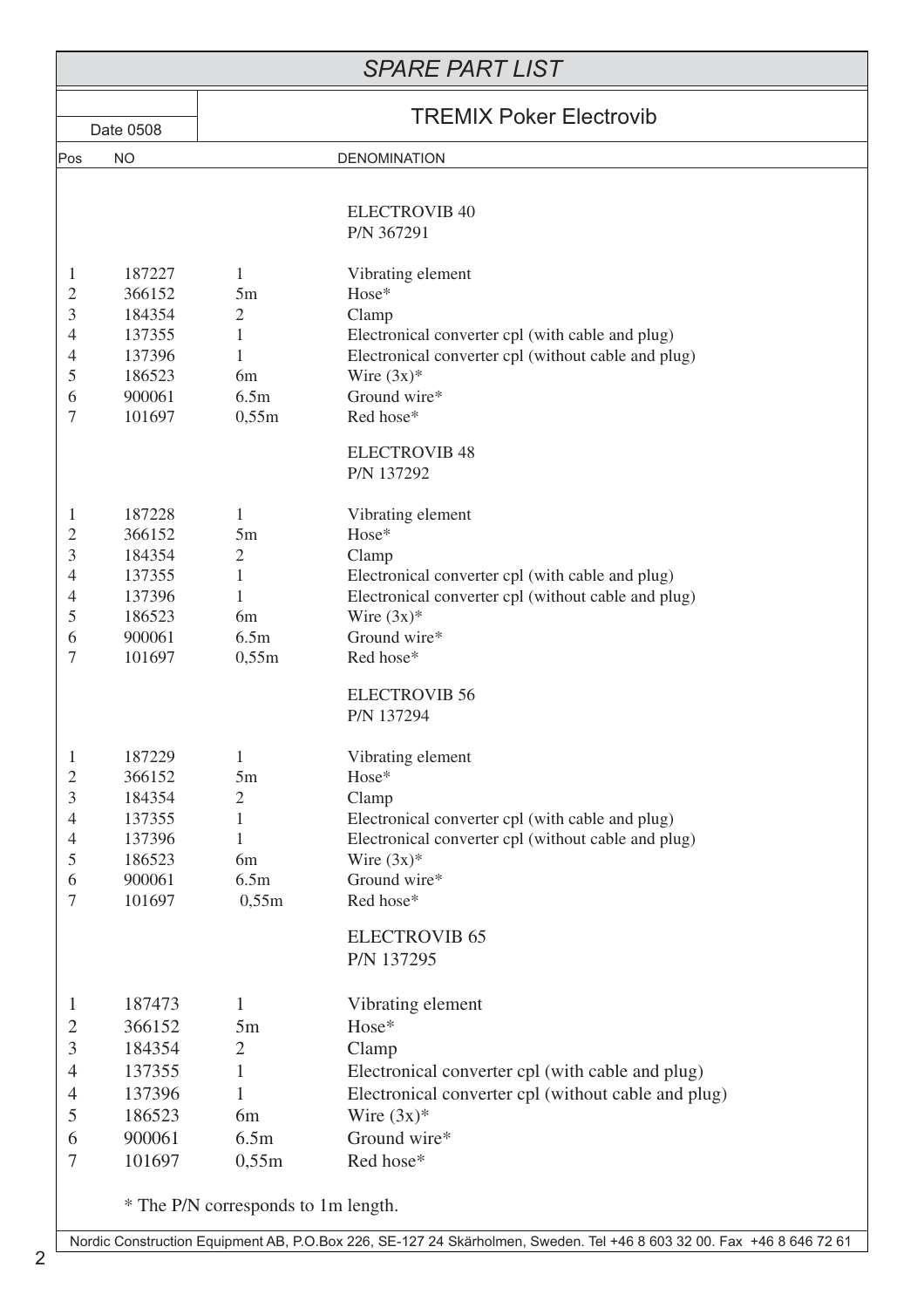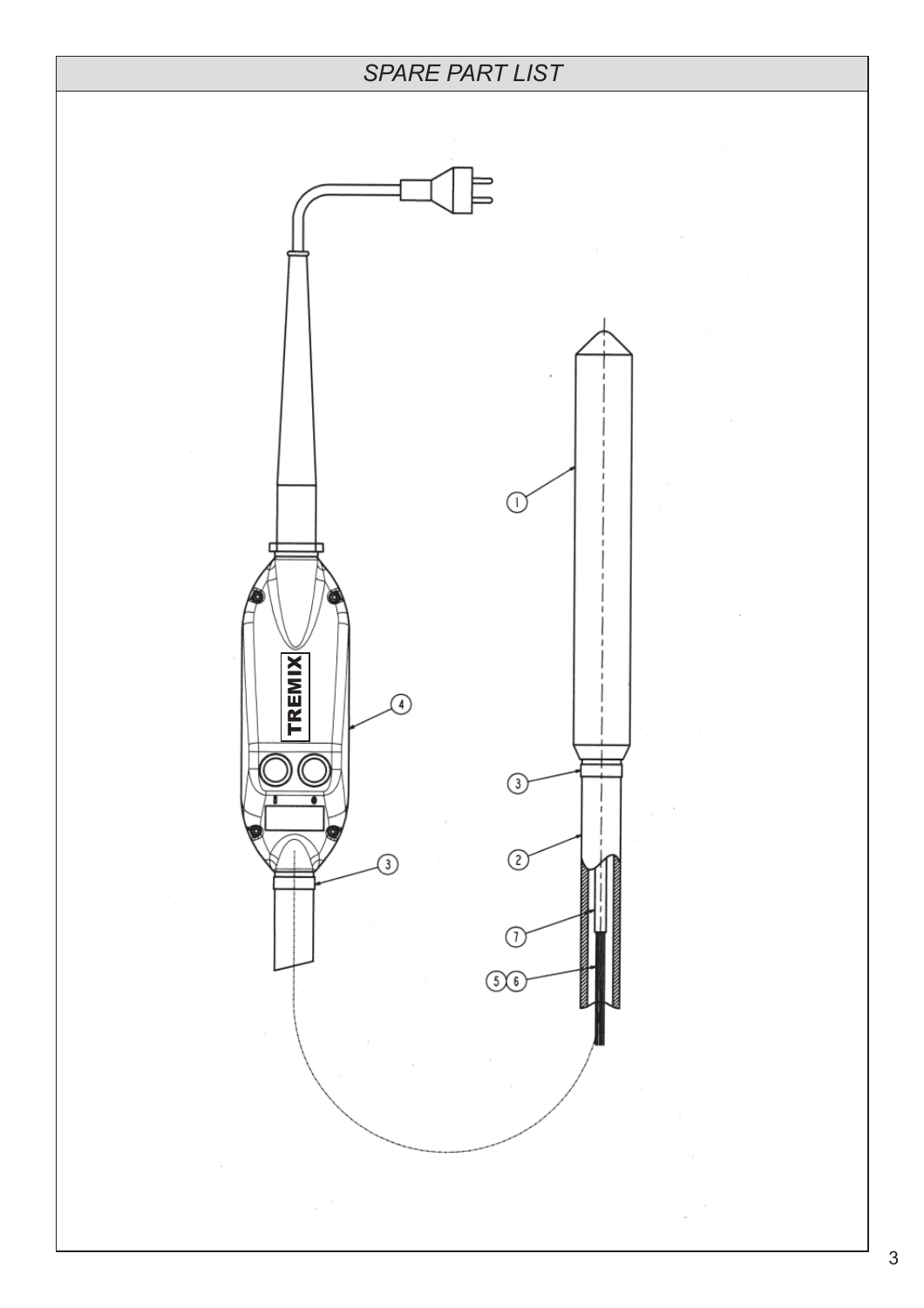### *SPARE PART LIST*

ī

|  | <b>TREMIX Poker Electrovib</b> |
|--|--------------------------------|
|  |                                |

Ϊ

| Date 0508      |           | <b>TREMIX Poker Electrovib</b> |                |                                                  |  |  |
|----------------|-----------|--------------------------------|----------------|--------------------------------------------------|--|--|
| Pos            | <b>NO</b> | <b>DENOMINATION</b>            |                |                                                  |  |  |
|                |           |                                |                | OPERATING ELECTRONICAL CONVERTER CPL             |  |  |
|                |           | Electrovib 230V                |                |                                                  |  |  |
|                |           | P/N 137356                     |                |                                                  |  |  |
| $\mathbf{1}$   |           | 368380                         | $\mathbf{1}$   | Converter cpl                                    |  |  |
|                |           | 368715                         | 1              | *Converter                                       |  |  |
|                |           | 368708                         | 1              | *Green switch                                    |  |  |
|                |           | 368709                         | $\mathbf{1}$   | *Red switch                                      |  |  |
|                |           | 960066                         | 5              | *Connector                                       |  |  |
| $\overline{2}$ |           | 368655                         | 1              | Cover                                            |  |  |
| $\mathfrak{Z}$ |           | 368681                         | $\mathbf{1}$   | Oring                                            |  |  |
| $\overline{4}$ |           | 368682                         | $\mathbf{1}$   | Gland                                            |  |  |
| 5              |           | 368683                         | $\mathbf{1}$   | Gland                                            |  |  |
| 6              |           | 107829                         | $\mathbf{1}$   | Cable sleeve                                     |  |  |
| $\tau$         |           | 137306                         | $\mathbf{1}$   | Cable+plug                                       |  |  |
|                |           | 363809                         | 15m            | *Cable                                           |  |  |
| 8              |           | 360242                         | $\mathbf{1}$   | *Plug                                            |  |  |
| 9              |           | 368685                         | $\overline{2}$ | Screw                                            |  |  |
| 10             |           | 368684                         | $\overline{2}$ | Screw                                            |  |  |
| 11             |           | 185914                         | $\overline{2}$ | <b>Brass screw</b>                               |  |  |
| 12             |           | 900061                         | 0,3m           | Wire                                             |  |  |
| 13             |           | 960065                         | $\overline{4}$ | Terminal                                         |  |  |
| 14             |           | 102392                         | $\mathbf{1}$   | Clamp                                            |  |  |
| 15             |           | 313055                         | $\mathbf{1}$   | Clamp                                            |  |  |
| 16             |           | 101697                         | 0,1m           | Red hose                                         |  |  |
| 17             |           | 606002                         | 4              | Washer                                           |  |  |
| $18\,$         |           | 368686                         | $\mathbf{1}$   | Sign plate                                       |  |  |
| 19             |           | 368687                         | 1              | Logo plate                                       |  |  |
| 20             |           | 101663                         | 8              | Drive screw                                      |  |  |
| 22             |           | 186016                         | $\overline{2}$ | Clamp                                            |  |  |
|                |           |                                |                | *Parts marked are included in above subassembly. |  |  |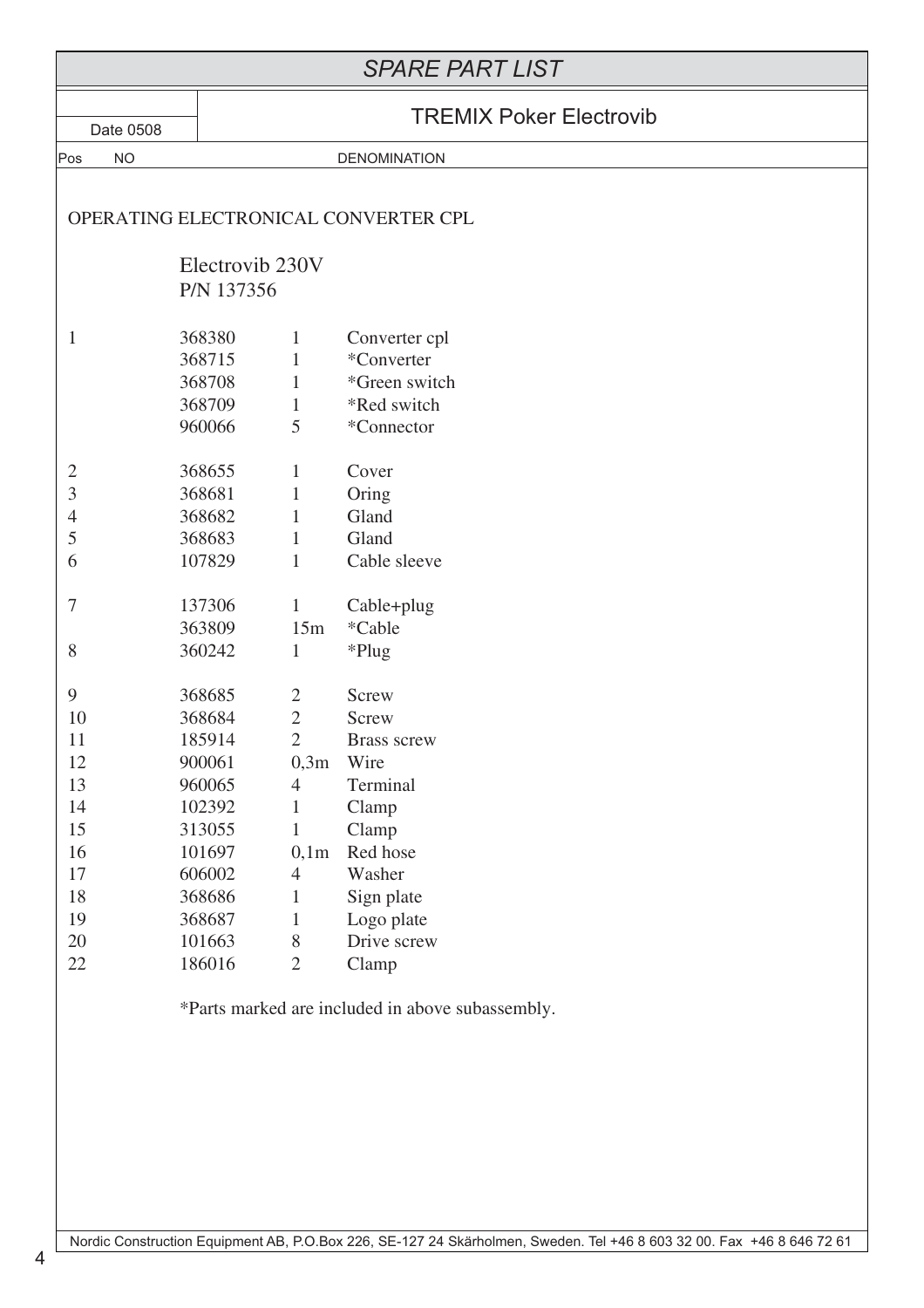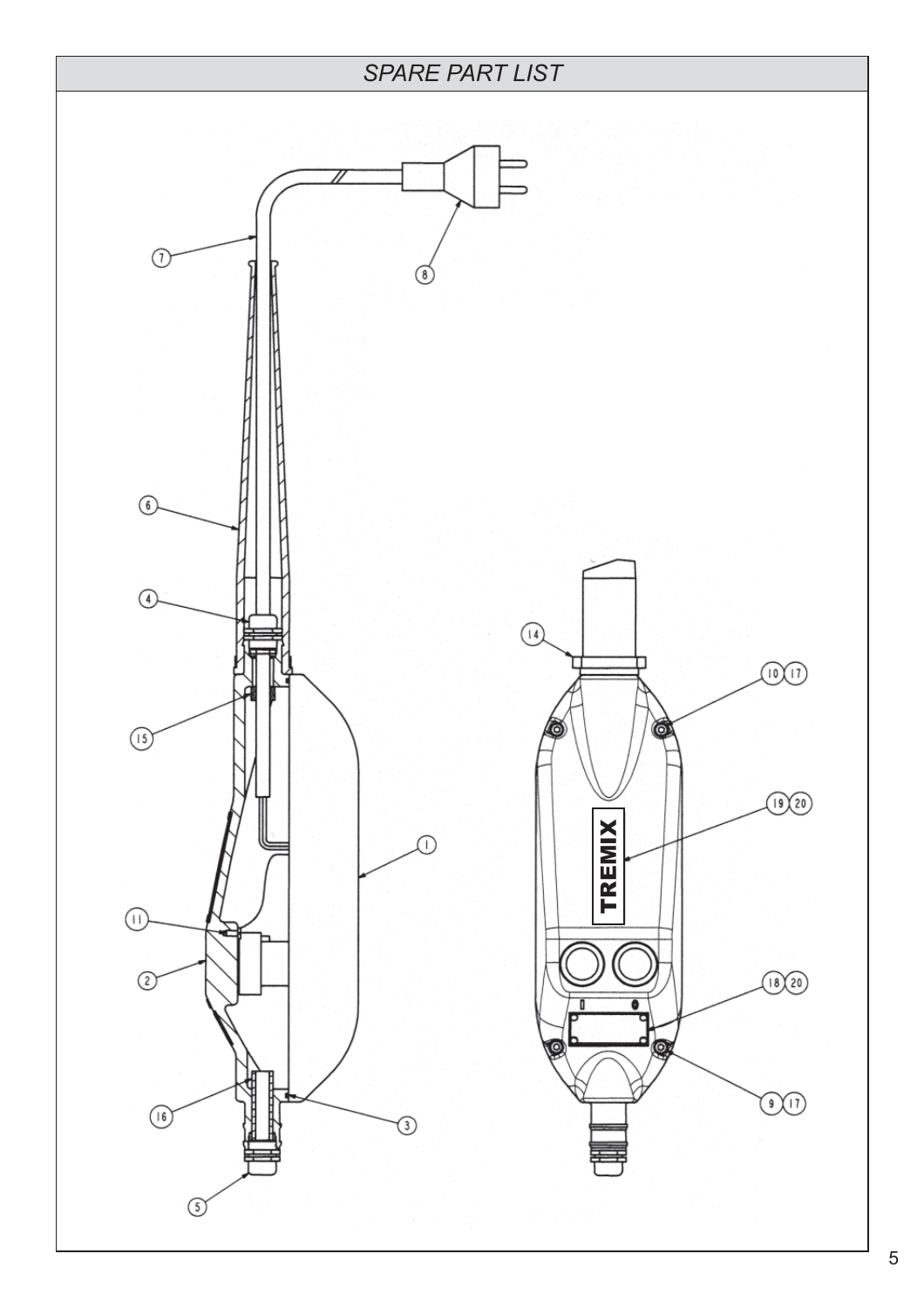#### *SPARE PART LIST*

## Date 0508 **TREMIX Poker Electrovib**

٦

#### VIBRATING ELEMENTS

Pos NO DENOMINATION

|                | Electrovib40 |                | Electrovib48 |                | Electrovib56 |                | Electrovib <sub>65</sub> |                |                    |
|----------------|--------------|----------------|--------------|----------------|--------------|----------------|--------------------------|----------------|--------------------|
|                | P/N          | Qty            | P/N          | Qty            | P/N          | Qty            | P/N                      | Qty            |                    |
|                |              |                |              |                |              |                |                          |                |                    |
| $\mathbf{1}$   | 364525       | $\mathbf{1}$   | 364531       | $\mathbf{1}$   | 364537       | $\mathbf{1}$   | 364543                   | $\mathbf{1}$   | End cap            |
| $\overline{2}$ | 364661       | $\mathbf{1}$   | 364662       | 1              | 364663       | 1              | 364664                   | -1             | Stator tube (230V) |
| 3              | 364526       | $\mathbf{1}$   | 364532       | $\mathbf{1}$   | 364538       | 1              | 364544                   | 1              | Nipple             |
| 4              | 364527       | $\overline{2}$ | 368596       | $\overline{2}$ | 368597       | $\overline{2}$ | 187418                   | 2              | Excenter           |
| 5              | 364528       | $\mathbf{1}$   | 364534       | $\mathbf{1}$   | 364540       | 1              | 364546                   | 1              | Rotor              |
| 6              | 364529       | $\mathbf{1}$   | 364535       | 1              | 364541       | 1              | 364547                   | 1              | Bearing holder     |
| 7              | 186841       | 1              | 186821       | 1              | 186810       | 1              | 186831                   | 1              | Bearing            |
| 8              | 181657       | 1              | 181657       | 1              | 182472       | 1              | 182472                   | 1              | Bearing            |
| 9              | 181659       | $\mathbf{1}$   | 181659       | $\mathbf 1$    | 182473       | 1              | 182473                   | 1              | Ring               |
| 10             |              |                | 185949       | $\overline{2}$ | 183339       | $\overline{2}$ | 183339                   | $\overline{2}$ | Retaining ring     |
| 11             | 186054       | $\overline{2}$ | 500075       | $\overline{2}$ | 500015       | $\overline{2}$ | 500022                   | $\overline{2}$ | Screw              |
| 12             | 367896       | $\overline{2}$ | 367897       | $\overline{2}$ | 367897       | $\overline{2}$ | 367898                   | $\overline{2}$ | Washer             |
| 13             | 160321       | $\mathbf{1}$   | 160015       | $\mathbf{1}$   | 160015       | 1              | 160329                   | 1              | O Ring             |
| 14             | 186799       | $\mathbf{1}$   | 186799       | $\mathbf{1}$   | 186799       | 1              | 186799                   | $\mathbf{1}$   | Rubber gasket      |
| 15             | 186262       | $\mathbf{1}$   | 186262       | $\mathbf{1}$   | 186262       | 1              | 186262                   | 1              | Thrustscrew        |
| 16             | 183320       | $\mathbf{1}$   | 183321       | $\mathbf{1}$   | 183321       | 1              | 183877                   | 1              | Hose               |
| 17             | 182721       | 3              | 182721       | 3              | 182721       | 3              | 182721                   | 3              | Terminal           |
| 18             | 186842       | $\mathbf{1}$   | 186842       | 1              | 186842       | 1              | 186842                   | 1              | Flexible sheathing |
| 19             | 186273       | $\mathbf{1}$   | 186273       | $\mathbf{1}$   | 186273       | 1              | 186273                   | 1              | Thrusting          |
| 20             | 363873       | 1              | 363873       | $\mathbf 1$    | 363873       | 1              | 363873                   | 1              | Sign plate         |
| 22             | 181862       | $\mathbf{1}$   | 181862       | 1              | 181862       | 1              | 181862                   | 1              | Screw              |
| 25             | 187064       | $\mathbf{1}$   | 187065       | $\mathbf{1}$   | 187066       | 1              | 187067                   | 1              | Motorsign (230V)   |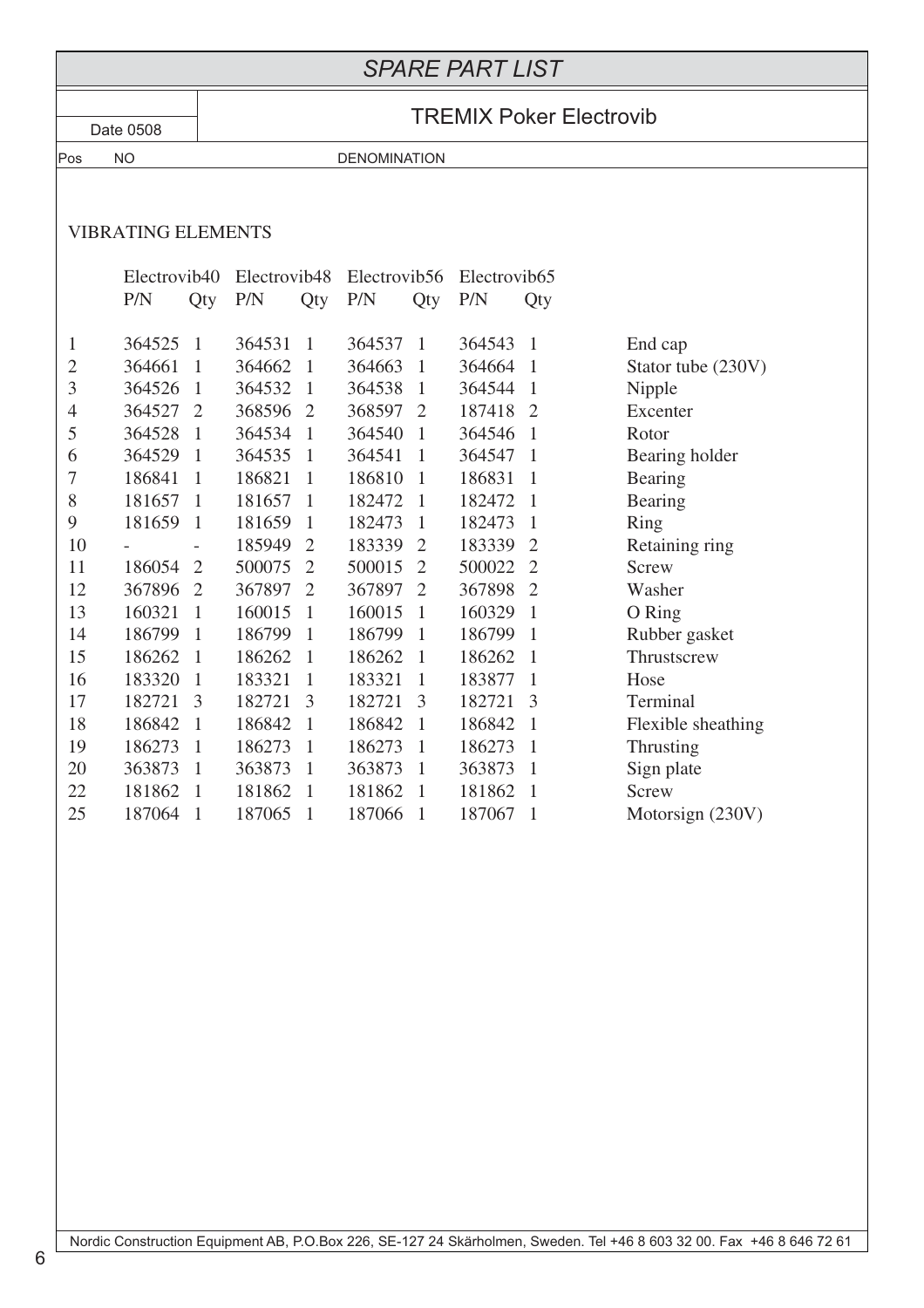